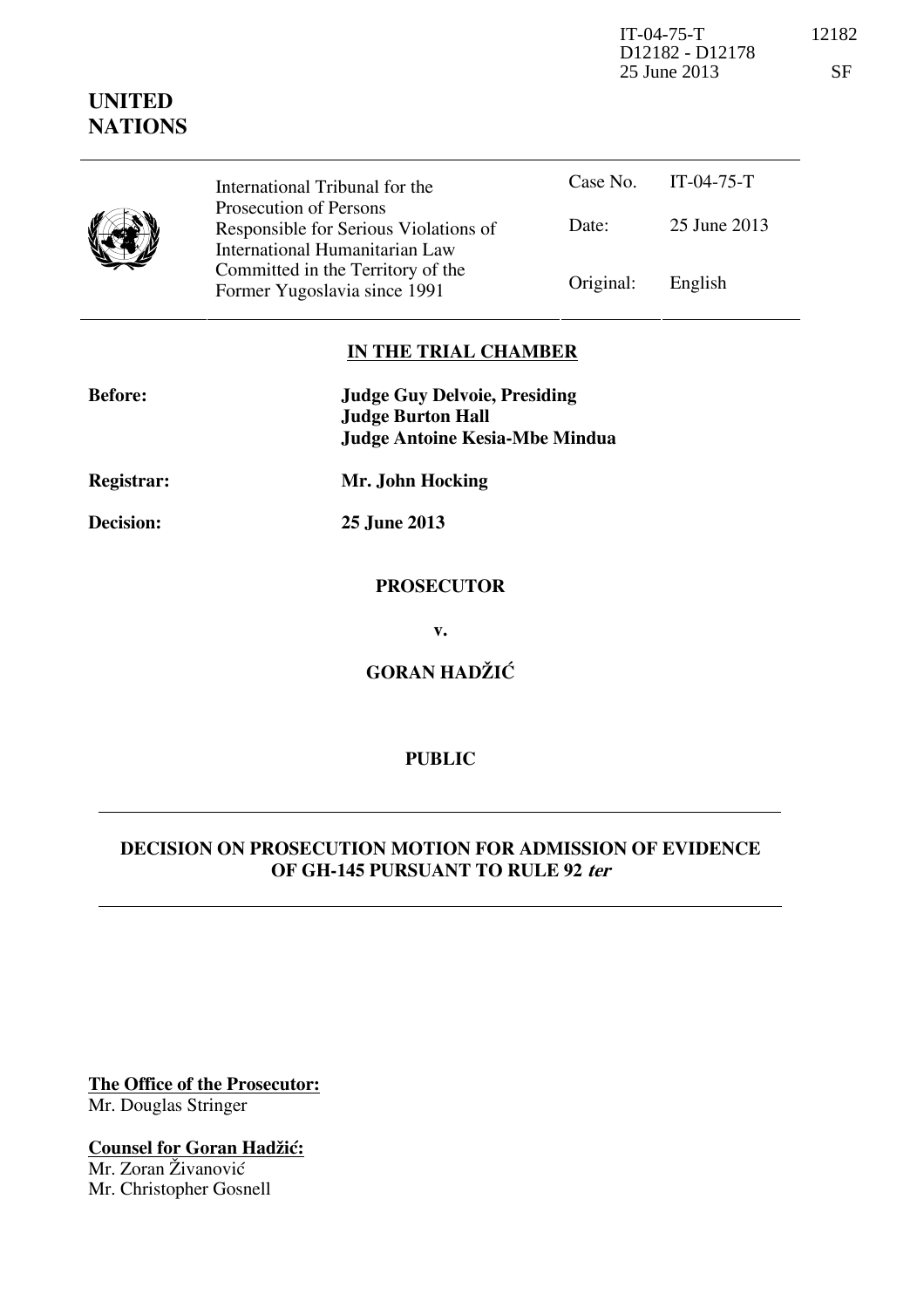1. **THIS TRIAL CHAMBER** of the International Tribunal for the Prosecution of Persons Responsible for Serious Violations of International Humanitarian Law Committed in the Territory of the former Yugoslavia since 1991 ("Tribunal") is seised of the "Prosecution Motion for Admission of Evidence Pursuant to Rule 92 *ter* (GH-145)", filed with two annexes on 28 May 2013 ("Motion"). The Prosecution filed its "Corrigendum to Annex A to Prosecution Motion for Admission of Evidence Pursuant to Rule 92 *ter* (GH-145)" on 31 May 2013 ("Corrigendum"). The Defence filed its "Response to Prosecution Motion for Admission of Evidence Pursuant to Rule 92 *ter* (GH-145)" on 11 June 2013 ("Response"). On 19 June 2013, the Prosecution confidentially filed the "Prosecution Request for Leave to Reply and Reply to Response to Prosecution Motion for Admission of Evidence Pursuant to Rule 92 *ter* (GH-145)" ("Reply").

#### **A. Submissions**

2. In the Motion, the Prosecution requests the admission of the evidence of GH-145 pursuant to Rule 92 *ter* of the Rules of Procedure and Evidence of the Tribunal ("Rules"), arguing that the evidence is probative, relevant, and reliable and meets the requirements for admission under that Rule.<sup>1</sup> The Prosecution submits that admitting the evidence in this manner will enable it to present its case-in-chief in an efficient and expeditious manner, without compromising the fairness of the proceedings.<sup>2</sup> The Prosecution requests the admission of 32 associated exhibits.<sup>3</sup> The Prosecution also requests that the Chamber take notice of the revised summary of the evidence of GH-145 submitted with the Motion. $4$ 

3. In the Response, the Defence objects to the admission of paragraphs 60 to 65 and the sixth sentence of paragraph 32 of the witness statement.<sup>5</sup> It asserts that the paragraphs relate to matters of sufficient sensitivity and importance that the Chamber should hear the evidence *viva voce* without the influence of leading questions.<sup>6</sup> The Defence does not raise an objection to the remainder of the proposed Rule 92 *ter* evidence.

4. In the Reply, the Prosecution argues that the Defence's attempt to carve out "sensitive" information from the witness statement has no basis in the Rules.<sup>7</sup> Further, citing a previous decision of the Trial Chamber, the Prosecution asserts that the Defence will have the opportunity to

 $\overline{a}$ 

<sup>1</sup> Motion, paras 1, 3-6.

 $<sup>2</sup>$  Motion, paras 1, 7.</sup> 3

Corrigendum, Annex A.

<sup>4</sup> Motion, paras 2, 8, Annex A.

<sup>5</sup> Response, paras 1-2.

<sup>6</sup> Response, para. 1.

 $^7$  Reply, para. 2.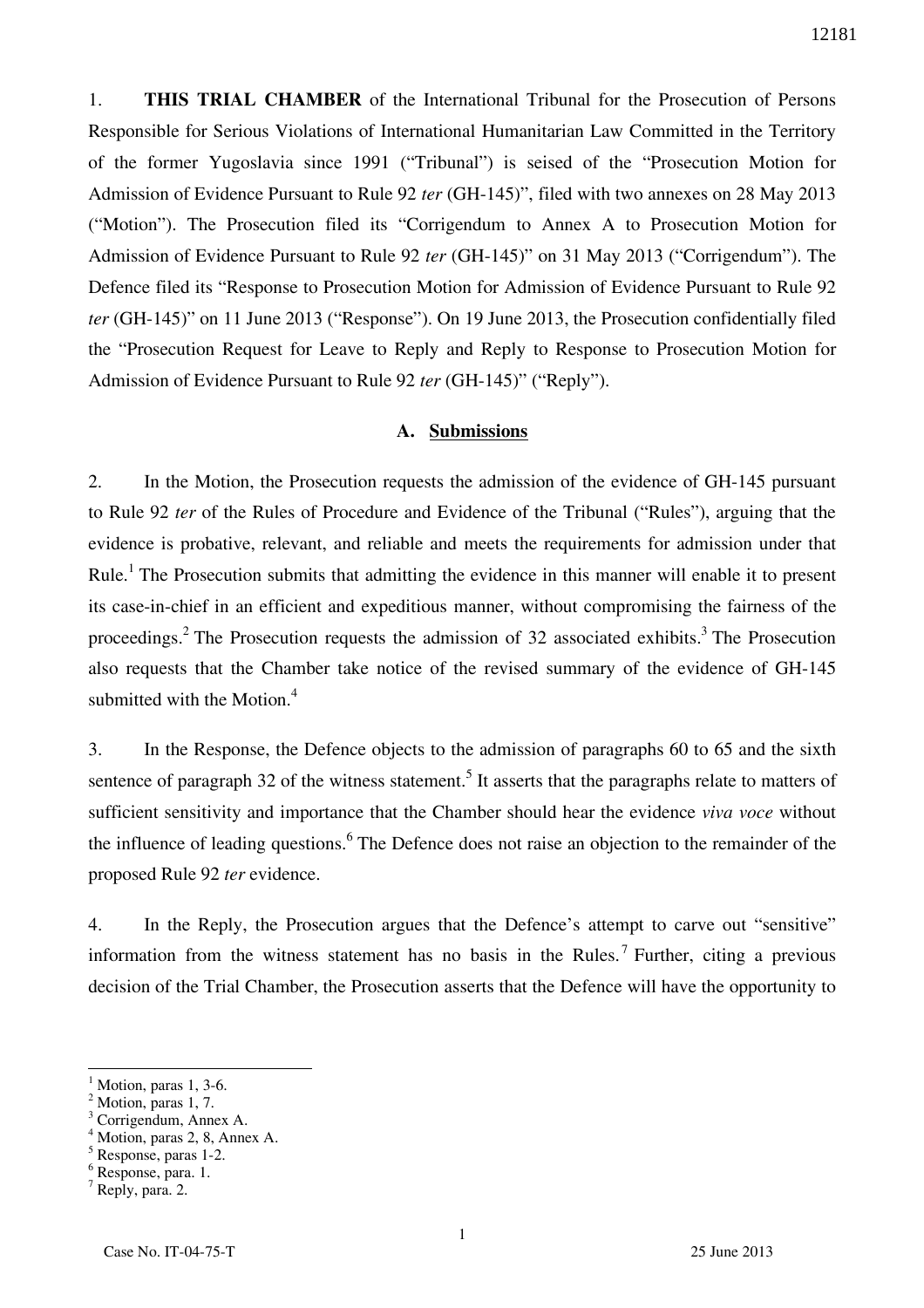test the witness in relation to the evidence contained in the challenged paragraphs during crossexamination.<sup>8</sup>

#### **B. Applicable Law**

5. The main objective of Rule 92 *ter*—entitled "Other Admission of Written Statements and Transcripts"—is to ensure an effective and expeditious trial, while simultaneously ensuring and respecting the rights of the accused.<sup>9</sup> The jurisprudence of the Tribunal has applied the Rule as permitting, by necessary inference, the admission of exhibits where they accompany written statements or transcripts and form an "inseparable and indispensable" part of the written evidence.<sup>10</sup> In order to satisfy this requirement, the document must be one without which the witness's testimony would become incomprehensible or of lesser probative value.<sup>11</sup> Moreover, the evidence sought to be admitted, whether a written statement or a transcript of oral testimony, must fulfil the general requirements of admissibility of Rule 89(C): the proposed evidence must be relevant and have probative value. $^{12}$ 

#### **C. Discussion**

6. GH-145's proposed evidence, in the form of a written statement, contains information about, *inter alia*, (a) meetings he, as a journalist covering the conflict in Croatia in the latter half of 1991, had with various political and military figures including alleged members of the JCE charged in the Indictment; (b) the takeover of villages by the JNA and Serb militias in the Knin area; and (c) the events surrounding the takeover of Vukovar including the use of heavy weaponry by the JNA on Vukovar, negotiations between the ICRC and JNA, conditions at the Vukovar hospital, and the evacuation of residents from Vukovar. The tendered associated exhibits are discussed in the witness statement and form an inseparable and indispensable part of the evidence. The Trial Chamber finds

 $\overline{a}$ 

<sup>8</sup> Reply, paras 2-3.

<sup>9</sup> *Prosecutor v. Stanišić and Župljanin*, Case No. IT-08-91-T, Decision on Prosecution's Motions for Admission of Evidence Pursuant to Rule 92 *ter* (ST012 and ST019), 29 September 2009 (confidential) ("*Stanišić and Župljanin* Decision"), para. 18; *Prosecutor v. Prlić et al.*, Case No. IT-04-74-T, Decision on the Application of Rule 92 *ter* of the Rules, 25 June 2007, p. 2; *Prosecutor v. Deli}*, Case No. IT-04-83-T, Decision on Prosecution Motion to Admit Written Witness Statements under Rule 92 *ter*, 27 September 2007, para. 10.

<sup>&</sup>lt;sup>10</sup> Stanišić and Župljanin Decision, para. 18; Prosecutor v. Lukić and Lukić, Case No. IT-98-32/1-T, Decision on Confidential Prosecution Motion for the Admission of Prior Testimony with Associated Exhibits and Written Statements of Witnesses Pursuant to Rule 92 ter, 9 July 2008 ("Lukić and Lukić Decision"), para. 15; *Prosecutor v. Ljubičić*, Case No. IT-00-41-PT, Decision on Prosecution's Motion for Admission of Transcripts Pursuant to Rule 92 *bis* (D) of the Rules, 23 January 2004, p. 3; *Prosecutor v. Đorđević*, Case No. IT-05-87/1-T, Decision on Prosecution's Motion for Admission of Evidence Pursuant to Rule 92 *ter*, 10 February 2009 ("*Dorđević* Decision"), para. 5.

<sup>&</sup>lt;sup>11</sup> Stanišić and Župljanin Decision, para. 18; Lukić and Lukić Decision, para. 15; Prosecutor v. Stanišić and Simatović, Case No. IT-03-69-T, Decision on Prosecution's Motion for the Admission of Written Evidence of Witness Slobodan Lazarevi} Pursuant to Rule 92 *ter* with Confidential Annex, 16 May 2008, para. 19; *Prosecutor v. Haraqija and Morina*, Case No. IT-04-84-R77.4, Decision on Prosecution Motion for Admission of Evidence Pursuant to Rule 92 *bis* and/or 92 ter, 2 September 2008 ("*Haraqija and Morina* Decision"), para. 12; *Đorđević* Decision, para. 5.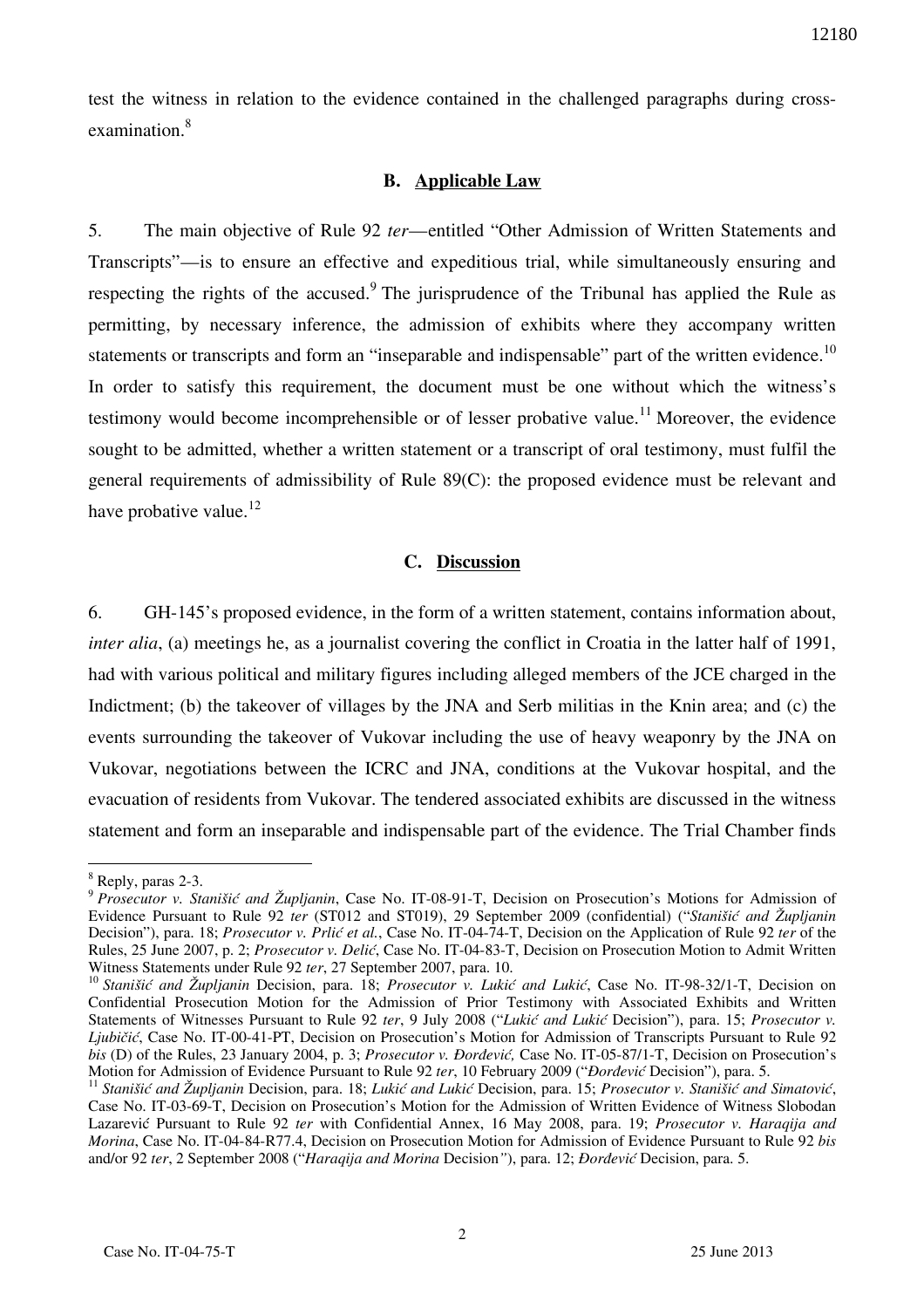that the tendered evidence is relevant, has probative value, and is appropriate for admission pursuant to Rules 89(C) and 92 *ter*.

7. The challenged portions of the proposed statement relate to a meeting the witness had with Arkan and Goran Hadžić in Belgrade in September 1991 during which Arkan and Hadžić offered the witness exclusive rights to cover the war in Eastern Slavonia in exchange for "non-military material" from the witness's television network. The witness reported that during the meeting Arkan said that he did not take prisoners. The witness also included his impressions of the relationship between Arkan and Hadžić. The Chamber considers that the evidence is not of such sensitivity and importance that it is inappropriate to be admitted in written form, notes that the Defence will have the opportunity to test the witness in relation to the information contained within these paragraphs during cross-examination, and finds that it is appropriate for admission pursuant to Rule 92 *ter.*

 $\overline{a}$ 

<sup>&</sup>lt;sup>12</sup> Stanišić and Župljanin Decision, para. 19; *Lukić and Lukić* Decision, para. 20; *Đorđević* Decision, para. 6; *Haraqija and Morina* Decision, para. 13.